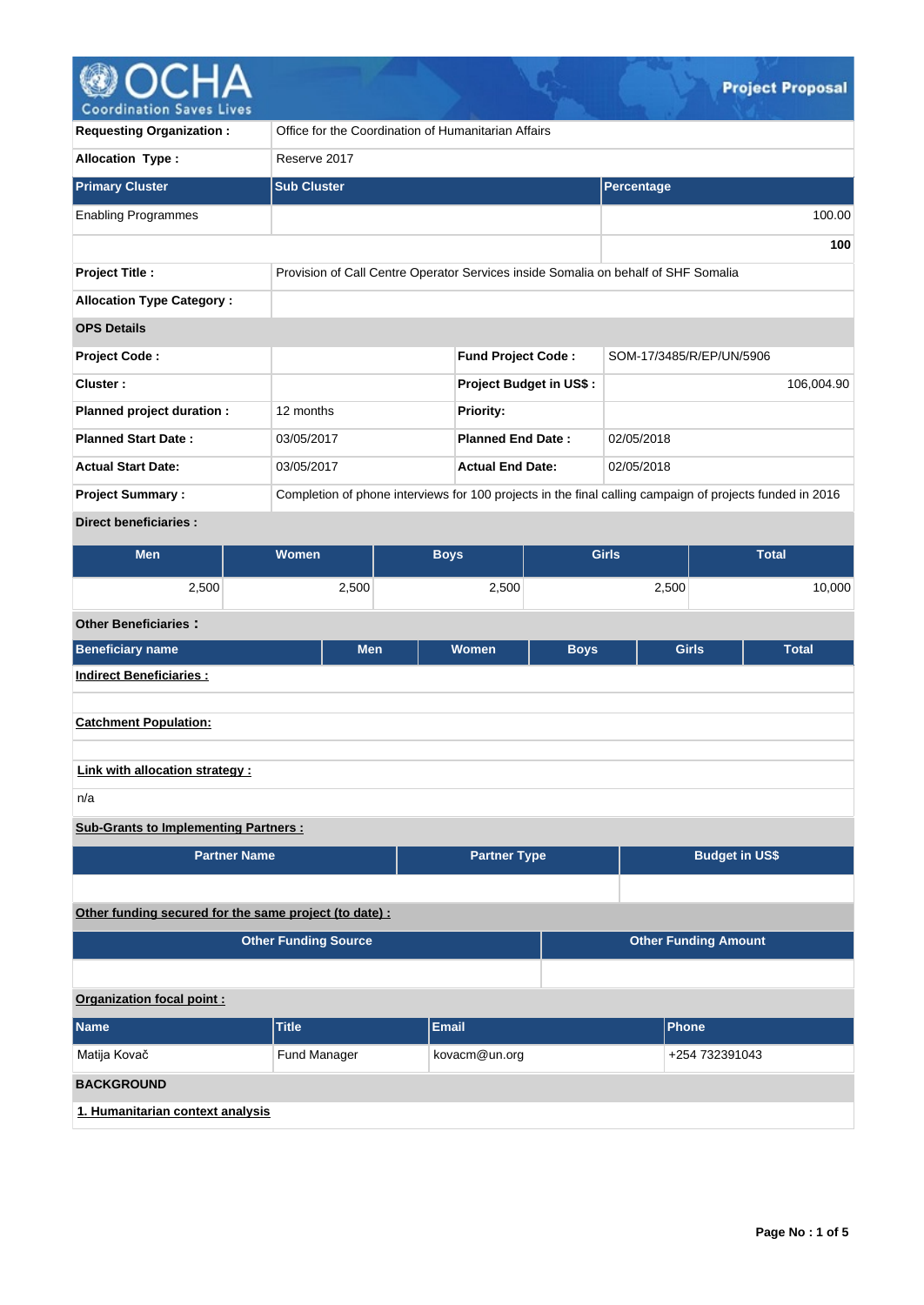The SHF is funding activities in an environment which is often highly volatile and only partially accessible due to security constraints. This has severely affected the ability of the humanitarian community, including SHF, to provide oversight, monitor and verify the delivery of assistance and evaluate the impact of humanitarian action in Somalia. Consequently, ensuring that assistance provided reaches those in greatest need has been particularly challenging in this context.

The SHF Accountability Framework was set up to further improve fund management and increase the accountability towards the affected population, donors and other stakeholders by introducing the risk management approach to the SHF. The Framework builds on the SHF Terms of Reference and the Global SHF Monitoring and Reporting Framework, adopted in March 2012.

## **2. Needs assessment**

In 2012, a Monitoring Working group was tasked to examine the various options for monitoring CHF funded projects and provide recommendations to the advisory board.

One of the recommendations endorsed by the SHF board on Programmatic monitoring is to monitor CHF projects through five monitoring methods applicable to the Somalia context: field visits to accessible areas, 3rd party monitoring in inaccessible areas, remote monitoring (call centre, SMS and aerial photography).

## **3. Description Of Beneficiaries**

The call campaign targets 10,000 beneficiaries across Somalia by way of phone interviews for 100 projects implemented in various clusters.

#### **4. Grant Request Justification**

Monitoring is one of the four major components of the Accountability Framework, next to reporting, audit and capacity assessment, which, jointly assure that the prioritisation for oversight and verification of the activities and outputs is based on a systematised risk analysis of partners, locations and activities.

The primary purpose of the monitoring in the SHF is to verify and ensure that the funded projects are implemented as set out in project proposals and, through this, provide the required level of assurance to stakeholders that the Fund is operating effectively and efficiently.

## **5. Complementarity**

## **LOGICAL FRAMEWORK**

#### **Overall project objective**

Completion of a total of 10000 successful phone interviews for 100 SHF funded projects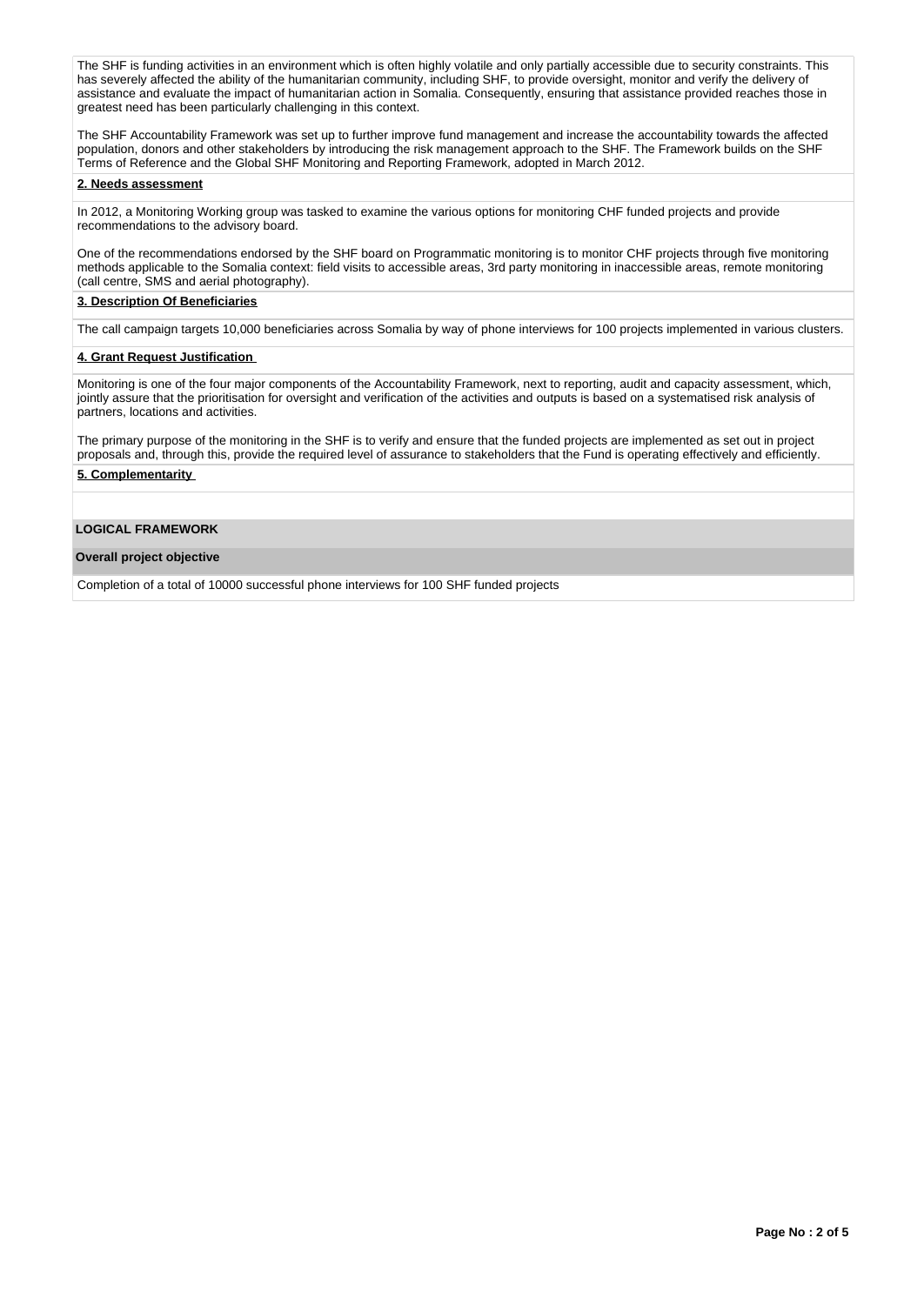| <b>Enabling Programmes</b>                      |                                                                                                                              |                                                                                                                                          |            |                                 |                   |  |               |  |  |  |  |
|-------------------------------------------------|------------------------------------------------------------------------------------------------------------------------------|------------------------------------------------------------------------------------------------------------------------------------------|------------|---------------------------------|-------------------|--|---------------|--|--|--|--|
|                                                 | <b>Cluster objectives</b>                                                                                                    | <b>Strategic Response Plan (SRP) objectives</b>                                                                                          |            | <b>Percentage of activities</b> |                   |  |               |  |  |  |  |
|                                                 | Strengthen coordination to support delivery<br>of humanitarian aid to ensure equal access<br>for women, men, girls and boys. | Somalia HRP 2017                                                                                                                         | 100        |                                 |                   |  |               |  |  |  |  |
| Contribution to Cluster/Sector Objectives : n/a |                                                                                                                              |                                                                                                                                          |            |                                 |                   |  |               |  |  |  |  |
| <b>Outcome 1</b>                                |                                                                                                                              |                                                                                                                                          |            |                                 |                   |  |               |  |  |  |  |
|                                                 |                                                                                                                              | Completion of phone interviews for 100 projects in the final calling campaign of projects funded in 2016                                 |            |                                 |                   |  |               |  |  |  |  |
| Output 1.1                                      |                                                                                                                              |                                                                                                                                          |            |                                 |                   |  |               |  |  |  |  |
| <b>Description</b>                              |                                                                                                                              |                                                                                                                                          |            |                                 |                   |  |               |  |  |  |  |
|                                                 | Individual (initial and final) project reports for 100 projects                                                              |                                                                                                                                          |            |                                 |                   |  |               |  |  |  |  |
| <b>Assumptions &amp; Risks</b>                  |                                                                                                                              |                                                                                                                                          |            |                                 |                   |  |               |  |  |  |  |
|                                                 |                                                                                                                              |                                                                                                                                          |            |                                 |                   |  |               |  |  |  |  |
| <b>Indicators</b>                               |                                                                                                                              |                                                                                                                                          |            |                                 |                   |  |               |  |  |  |  |
|                                                 |                                                                                                                              |                                                                                                                                          |            | <b>End cycle beneficiaries</b>  |                   |  | End<br>cycle  |  |  |  |  |
| Code                                            | <b>Cluster</b>                                                                                                               | <b>Indicator</b>                                                                                                                         | <b>Men</b> | Women                           | <b>Boys</b> Girls |  | <b>Target</b> |  |  |  |  |
| Indicator 1.1.1                                 | <b>Enabling Programmes</b>                                                                                                   | Number of SHF projects monitored per cycle                                                                                               |            |                                 |                   |  | 100           |  |  |  |  |
| <b>Means of Verification:</b>                   |                                                                                                                              |                                                                                                                                          |            |                                 |                   |  |               |  |  |  |  |
| <b>Activities</b>                               |                                                                                                                              |                                                                                                                                          |            |                                 |                   |  |               |  |  |  |  |
| Activity 1.1.1                                  |                                                                                                                              |                                                                                                                                          |            |                                 |                   |  |               |  |  |  |  |
| <b>Standard Activity: Not Selected</b>          |                                                                                                                              |                                                                                                                                          |            |                                 |                   |  |               |  |  |  |  |
|                                                 | Undertake a total of 10000 successful calls                                                                                  |                                                                                                                                          |            |                                 |                   |  |               |  |  |  |  |
| Activity 1.1.2                                  |                                                                                                                              |                                                                                                                                          |            |                                 |                   |  |               |  |  |  |  |
|                                                 | <b>Standard Activity: Not Selected</b>                                                                                       |                                                                                                                                          |            |                                 |                   |  |               |  |  |  |  |
|                                                 |                                                                                                                              | Produce individual initial and final project reports for 100 projects including two corresponding (initial and final) global reports     |            |                                 |                   |  |               |  |  |  |  |
|                                                 |                                                                                                                              | Additional Targets: Completion of phone interviews for 100 projects in the initial and final calling campaign of projects funded in 2016 |            |                                 |                   |  |               |  |  |  |  |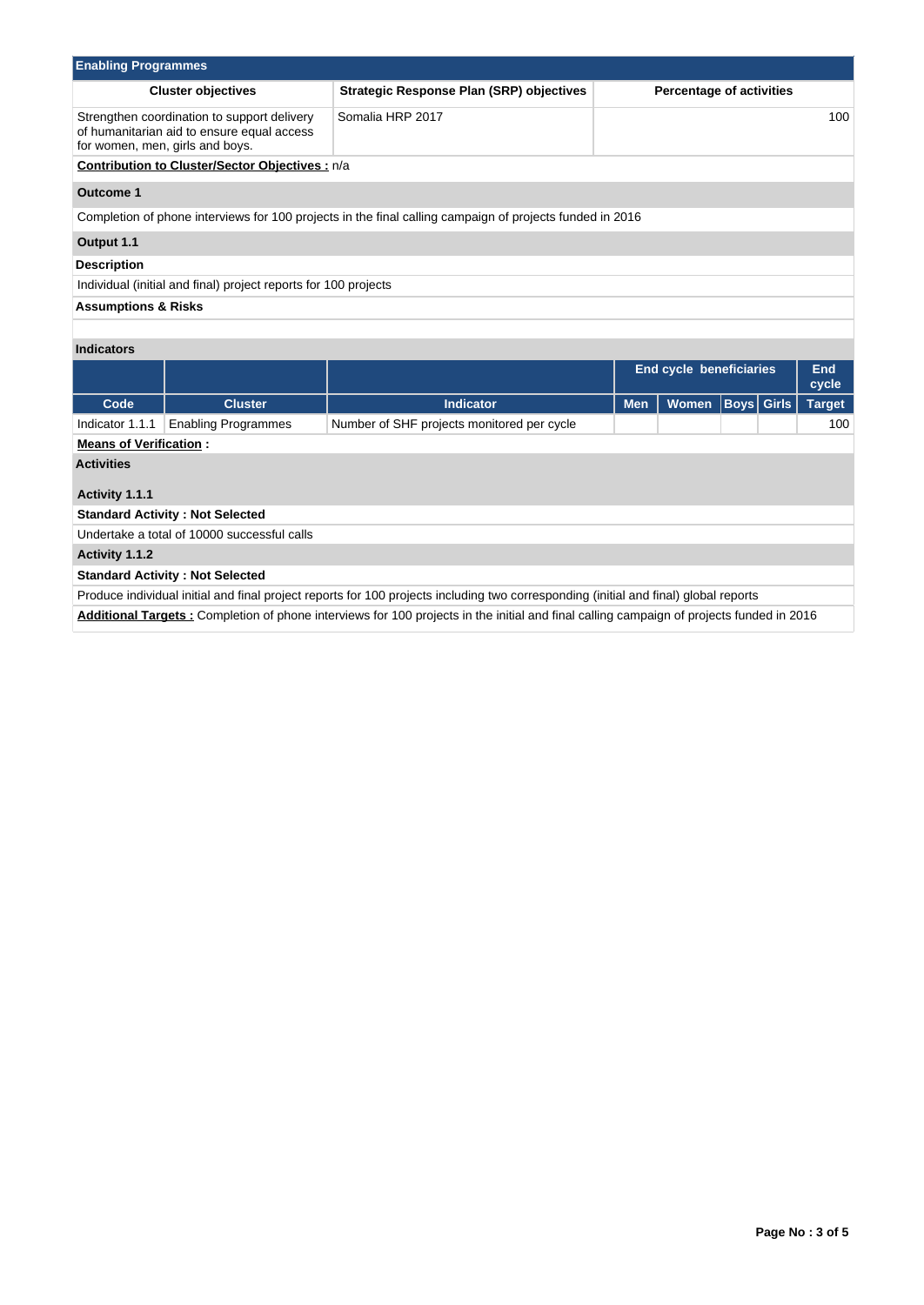## **Monitoring & Reporting plan**

The SHF HFU will oversee and monitor on a periodic basis the delivery of the various milestones of this project which will include: The Call Centre Operator must provide the following:

• Provision of documents depicting concluded telephone interviews for 100 SHF funded projects

• Provision of call centre data, captured directly in a web based platform hosted by the operator containing all data on projects, date and time of call, the interview questionnaires and respondents' replies

• Submission of 100 initial and final reports stating observations and statistics on respondents' replies to questionnaires

• Submission of two global final reports, covering the initial and final call campaign for 100 projects

• Capacity Building for OCHA Somalia staff on analysis of results captured in the web based platform

• Review of project contact lists to check for errors, duplications and other inconsistencies

• Calculation of representative samples from the beneficiary call lists to reflect gender, activity and location dynamics of individual projects and

• Maintenance of a continuous and comparative record for tracking submitted and called numbers as well as remaining limits with respect to the overall target number of calls

The timelines of these activities are described in detail and more expansively in the TOR of this project.

#### **Workplan**

| <b>Activitydescription</b>                                                                                                                              | Year |   |   |   |   |   |   |         |  |   | 1 2 3 4 5 6 7 8 9 10 11 12 |  |
|---------------------------------------------------------------------------------------------------------------------------------------------------------|------|---|---|---|---|---|---|---------|--|---|----------------------------|--|
| Activity 1.1.1: Undertake a total of 10000 successful calls<br>2017                                                                                     |      |   |   |   |   | X | X | x  x  x |  | X | IX.                        |  |
|                                                                                                                                                         | 2018 | X | X | X | Χ |   |   |         |  |   |                            |  |
| Activity 1.1.2: Produce individual initial and final project reports for 100 projects<br>including two corresponding (initial and final) global reports |      |   |   |   |   |   |   |         |  |   |                            |  |
|                                                                                                                                                         | 2018 | X | Χ |   | X |   |   |         |  |   |                            |  |

## **OTHER INFO**

## **Accountability to Affected Populations**

In itself the call centre approach to project monitoring serves to ensure accountability to the affected populations by contacting them to find out if they received their entitlements in line with the respective project indicators. In addition the interviews are also designed to gauge the level of satisfaction in the implementation of the project as well as any arising issues with the NGO or its project staff.

### **Implementation Plan**

The exercise is expected to take at least 365 calendar days with the following planned milestones:

1 Inception meeting with SHF Secretariat 23-Mar-17

2 Capacity building session of the web based platform 30-Mar-17

3 Completion of the calling campaign for Batch 1 (25 projects) 19-May-17

4 Submission of the individual call centre reports for Batch 1 (25 projects - one per project) 16-Jun-17

5 Submission of the global final report for Batch 1 (25 projects) 30-Jun-17

6 Completion of the calling campaign for Batch 2 (25 projects) 28-Jul-17

7 Submission of the individual call centre reports for Batch 2 (25 projects - one per project) 25-Aug-17

8 Submission of the global final report for Batch 2 (25 projects) 06-Oct-17

9 Completion of the calling campaign for Batch 3 (25 projects) 20-Oct-17

10 Submission of the individual call centre reports for Batch 3 (25 projects - one per project) 03-Nov-17

11 Submission of the global final report for Batch 3 (25 projects) 17-Nov-17

12 Completion of the calling campaign for Batch 4 (25 projects) 15-Dec-17

13 Submission of the individual call centre reports for Batch 4 (25 projects - one per project) 12-Jan-18

14 Submission of the global final report for Batch 4 (25 projects) 26-Jan-18

15 Submission of the global final report for 100 projects 09-Mar-18

16 Presentation & Highlights of Data (Power point) 23-Mar-18

**Coordination with other Organizations in project area**

| Name of the organization                                                                    | Areas/activities of collaboration and rationale |
|---------------------------------------------------------------------------------------------|-------------------------------------------------|
|                                                                                             |                                                 |
| <b>Environment Marker Of The Project</b>                                                    |                                                 |
|                                                                                             |                                                 |
| <b>Gender Marker Of The Project</b>                                                         |                                                 |
| 4- Not applicable - Only used for very small number of projects, such as "support services" |                                                 |
| <b>Justify Chosen Gender Marker Code</b>                                                    |                                                 |
|                                                                                             |                                                 |
| <b>Protection Mainstreaming</b>                                                             |                                                 |
|                                                                                             |                                                 |
| <b>Country Specific Information</b>                                                         |                                                 |